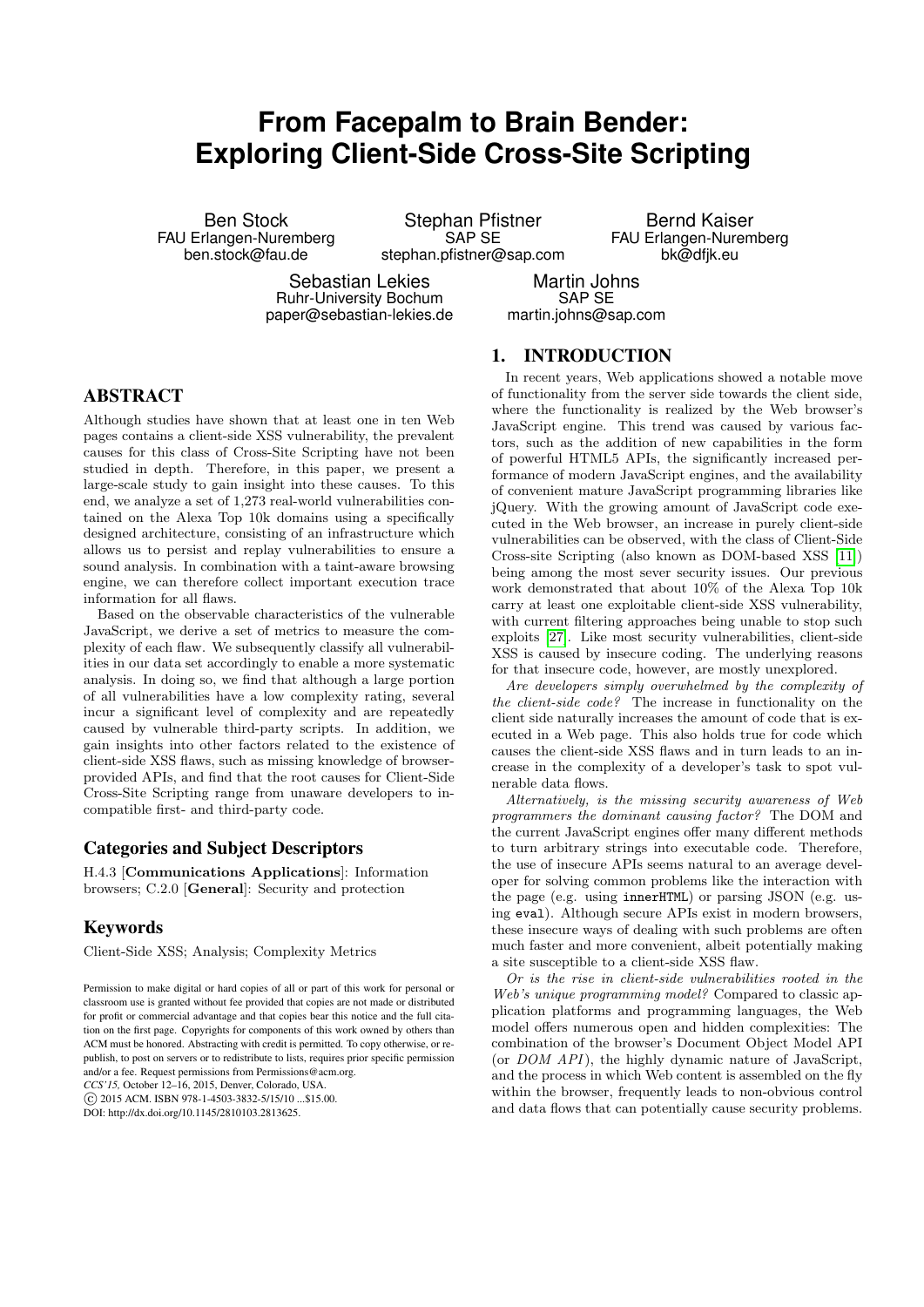In this paper, we systematically examine this problem space. To do so, we investigate a large set of real-world zero-day vulnerabilities to gain insights into the complexity of client-side XSS vulnerabilities. Our goal is to determine if such vulnerabilities are easy to spot by security-conscious developers or whether the complex nature of the Web platform hinders detection even for security professionals.

This paper makes the following contributions:

- We examine client-side XSS vulnerabilities and identify characteristic features of complex JavaScript code. Based on these, we define a set of metrics to measure that complexity (Section [3\)](#page-1-0).
- We implement and present an infrastructure that allows us to persist vulnerable code, and enables us to gather all data needed to apply our metrics (Section [4\)](#page-3-0).
- We report on a study of 1,273 real-world vulnerabilities, derive a set of boundaries for our metrics and use these to assign a complexity score to all of the vulnerabilities (Section [5\)](#page-5-0).
- We discuss additional insights gathered from our data, showing that causes for client-side XSS are manifold (Section [6\)](#page-8-0).

## 2. CLIENT-SIDE XSS

Cross-Site Scripting (also called XSS) is a class of codeinjection vulnerability in the browser. Web applications run in a protected environment, such that only code from the same origin as the application can interact with it. Therefore, the goal of an XSS attacker is to execute arbitrary JavaScript code in the browser of his victim, in the context (or origin) of the vulnerable Web page. If successful, this allows him to conduct any action in the name of the victimized user, e.g., using the application as the user or retrieving secret information such as cookies.

While server-side XSS attacks have been known for a number of years, the youngest representative, i.e., client-side XSS, was first discussed in 2005 by Amit Klein [\[11\]](#page-11-0). Rather than being caused by vulnerable server-side code, this class of vulnerability occurs if user-provided input is insecurely processed on the client side, e.g., by using this data for a call to document.write, as shown in Listing [1](#page-1-1) using the location, which returns the current URL.

From a conceptual standpoint, XSS is caused when an unfiltered data flow occurs from an attacker-controlled source to a security-sensitive sink. In the concrete case of client-side XSS, such a source can be, e.g., the URL, whereas an example for a sink is eval or document.write. Both these APIs accept strings as parameters, which are subsequently parsed and executed as code (JavaScript and HTML, respectively). Therefore, passing attacker-controllable input to such functions eventually leads to execution of the attacker-provided code. There are additional sinks, which do not allow for direct code execution (such as cookies or Web Storage). These sinks, however, are not in the focus of our work.

## <span id="page-1-0"></span>3. CHARACTERIZING CLIENT-SIDE XSS

The goal of our work is to gather insights into the root causes of client-side XSS flaws on the Web, first and foremost to answer the question whether the complexity of client-side code is the primary causing factor. In order to spot a vulnerability, an analyst has to follow the data flow from source to sink and fully understand all operations that are performed

on the data, with several properties increasing the difficulty of this task. In the following, we discuss several measurable properties of the perceived analysis complexity and present metrics to measure them accordingly. In addition to these, vulnerabilities have characteristics which do not necessarily have an impact on the complexity of a flaw, but provide interesting additional insights. Therefore, after presenting the measurable properties and matching metrics, we discuss these additional characteristics.

#### <span id="page-1-2"></span>3.1 Measurable Properties of JS Complexity

In this section, we outline properties which we deem useful in determining how hard it is for an analyst to spot a vulnerable flow of data in JavaScript code. For each of the properties, we then define a metric that measures the perceived complexity.

#### *3.1.1 Number of Operations on the Tainted Data*

In our notion, data that originates from a user-controllable source is considered tainted. A client-side XSS vulnerability constitutes a flow of such tainted data from a source to a security-critical sink. An analyst therefore has to decide whether the user-provided data is filtered or encoded properly and, thus, must understand all operations conducted on that data. Thus, one necessary consideration to make is that each operation naturally increases the perceived complexity as more code has to analyzed and understood. Such operations can either be read accesses, e.g., regular expression checking, or write accesses to the data, such as concat.

Therefore, we define our first metric,  $M_1$ , to measure the number of string-accessing operations which are conducted in a read or write manner throughout the flow of attackercontrollable data from source to sink, including source and sink access. In order to not over-approximate this number, we join the same type of operations on a per-line level, e.g., several concatenating operations on the same line are treated as a single operation. An example of such a case is shown in Listing [1,](#page-1-1) where two concatenation operations occur in one line. Therefore, our metric  $M_1$  measures this snippet to have three operations, i.e., source access, concatenation and sink access. In real-world vulnerabilities, the string which eventually ends in a sink may consist of substrings that originated from different sources. Therefore, we use  $M_1$  to measure the longest sequence of operations between any source access and the final sink access.

```
// actual code
document.write("<a href=' " + location + "'>this page</a>")
// as interpreted by our metric
var x = location; // source access<br>var y = "<a href='" + x + "'>this page</a>"; // joined concats<br>document.write(y); // sink access
```


#### *3.1.2 Number of Involved Functions*

JavaScript, not unlike any other programming language, employs the concept of functions, which can be used to split up functionality into smaller units. While this is best practice in software engineering, it increases the difficulty a security auditor has to overcome as he has to understand specifically what each of these units does. Therefore, in addition to the number of operations which are conducted on a tainted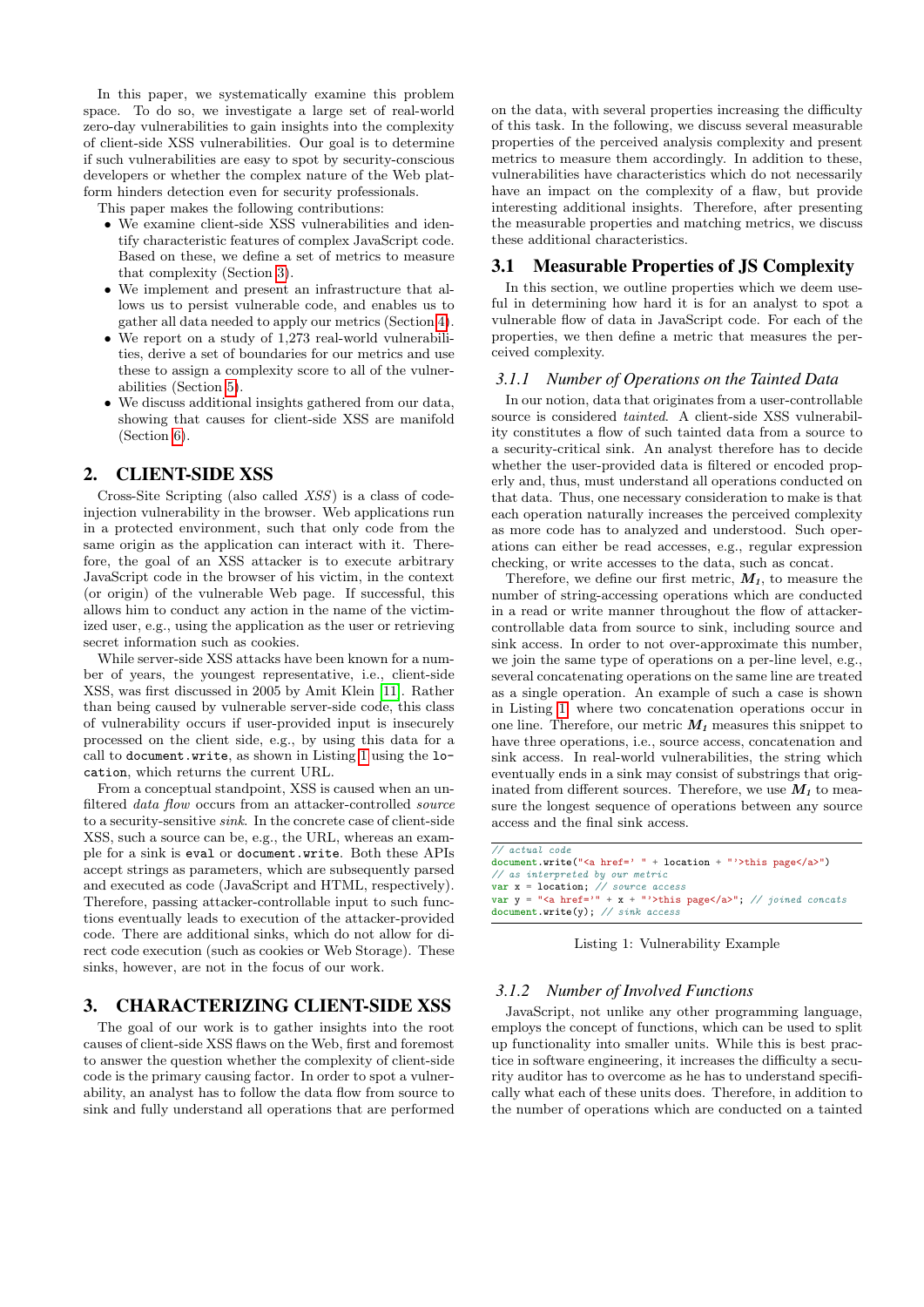string, the number of functions that are traversed is another indicator for the complexity of a flow or a vulnerability.

We therefore define our second metric,  $M_2$ , to count the number of functions which are passed between source and sink access. Although all code may also reside in the top execution level, i.e., not specifically within defined functions but rather in a virtual main function, the minimum number of traversed functions must always be one. In this context, we define the *virtual main* to be the main JavaScript execution thread which executes all inline script blocks and external JavaScript files.

#### *3.1.3 Number of Involved Contexts*

The Web's model allows for JavaScript files to be included from other sites, while inheriting the including page's origin and, thus, running in that origin. Therefore, a single Java-Script block or file is not executed independently, but within a Web page possible containing tens of other JavaScript resources, potentially stemming from other domains and developers. The main interaction point of all these scripts is the global object, in the case of the browser the window object. Since all script elements within a Web page may gain access to that object, different snippets may register global variable or functions to allow for interaction with other parts of the executed code.

In our notion, we call each of these script elements, which the analyst has to fully understand to decide whether a flow might be vulnerable, contexts. Thus, we define our third metric,  $M_3$ , to count the number of contexts which are traversed in the execution of a vulnerable JavaScript program between source and sink.

#### *3.1.4 Code Locality of Source and Sink*

In order to understand that a certain flow constitutes a vulnerability, an analyst has to inspect all the code between the source and respective sink access. Naturally, this is easier if not only the number of operations that are conducted is low, but also both source- and sink-accessing operations are within a smaller number of lines of code. In contrast, even if the number of operations is low, a vulnerability is harder to detect if source and sink access are further apart in the code, as the analyst has to specifically search for the tainted variables to be used again.

Thus, as a fourth metric,  $M_4$ , we measure the amount of code between source and sink access. This metric, however, can only be applied to vulnerabilities flow which the source and sink access is conducted within the same file, i.e., either within two inline script blocks or the same external JavaScript file.

#### *3.1.5 Callstack Relation between Source and Sink*

Another property that increases the perceived complexity when dealing with potentially vulnerable JavaScript code is the relation between source and sink access in the call stack. As discussed before, the code responsible for an exploitable flaw might be spread across multiple functions or contexts, i.e., source and sink access do not have to be contained within the same function or context.

In the easiest case, access to the source and sink is conducted within the same function, i.e., on the same level in the call stack. Figure [1](#page-2-0) shows the different relations between these two operations with respect to the sink access being conducted in the red script element SE #3. For our first relation,  $\mathbf{R}_1$ , the source access also occurs in this element.

The second scenario occurs when the source access is conducted in the blue script element SE #1. In this case, the tainted data is passed as a parameter to the function the sink access resides in. From an analyst's perspective, this means that he can follow the flow of data from the source to the function. He can subsequently analyze the function with the knowledge that the passed parameter contains tainted and unfiltered data, allowing him to decide whether the following sink access can be deemed safe or not. We refer to this callstack relation as  $\mathbf{R}_2$ .

In contrast to the previous case, the source access may also occur in an element which is lower in the callstack than the sink access. This is depicted in Figure [1](#page-2-0) when the source access occurs in the yellow SE #4. In such a case, the analyst has to follow the called function to determine that userprovided data is accessed before having to go up to SE #3 again to see how the tainted data is handled. This complicates the analysis, since it requires a switch back and forth between functions, and potentially contexts/files. We deem this to be  $R_3$ .

As a fourth scenario, we identify snippets of code in which source and sink only share a common ancestor in the callstack, but neither are parents of the other in the callstack. Figure [1](#page-2-0) shows this for a source access in the orange element SE #2, which shares the common parent SE #1 with the sink-accessing SE #3. The increased complexity in this scenario stems from the fact that the analyst must first investigate the function which accesses the source, continue his analysis of the common parent, and then decent into the sink-accessing function. We denote this relation to be  $R_4$ .

Finally, the most complex type of flows occurs if source and sink access share no common ancestors apart from the virtual main function. This is enabled by the fact that all JavaScript operates on the same global object, i.e., may set global variables accessible by any other snippet of JS running on the same Web page. This is shown in Figure [1](#page-2-0) when accessing the source in the purple SE #0. Hence, there is no path of code an analyst can follow between source and sink access. Instead, he has to understand that the first script element accesses the source and stores the retrieved value in a global variable, and that in turn the second element accesses this stored value before passing it to the sink. In our notion, this is callstack relation  $\mathbf{R}_5$ .

<span id="page-2-0"></span>

Figure 1: Relations between source and sink access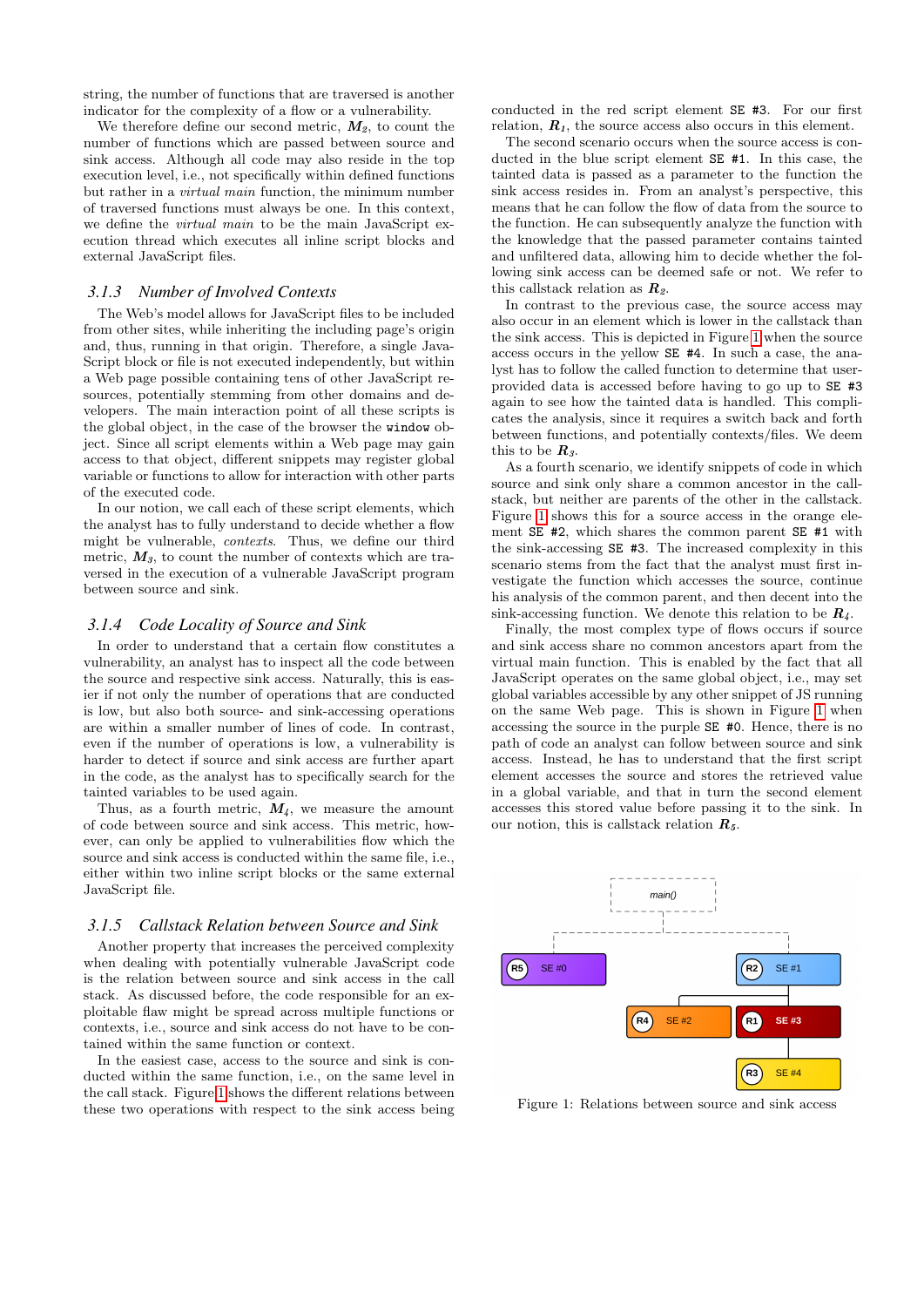# 3.2 Additional Characteristics

In addition to the previously outlined properties which can be measured to either result in a numerical value or a specific relation between source and sink access, we find that more characteristics can be observed for vulnerable code. In this section, we shed light on these and discuss their implications.

Non-Linear Flows: An additional important observable characteristic of Client-Side Cross-Site Scripting is a classification of the vulnerability's data and control flows in respect to their linearity:

In the context of this paper, we consider a data flow to be linear (LDF), if on the way from the source to the sink, the tainted value is always passed to all involved functions directly, i.e., in the form of a function parameter. In consequence, a non-linear data flow (NLDF) includes at least one instance of transporting the tainted value implicitly, e.g., via a global variable or inside a container object. Manual identification of vulnerable data flows in case of NLDFs is significantly harder, as no obvious relationship between the tainted data and at least one of the flow's functions exist.

Furthermore, non-linear control flows (NLCF) are instances of interrupted JavaScript execution: A first JavaScript execution thread accesses the tainted data source and stores it in a semi-persistent location, such as a closure, event handler or global variable, and later on a second JavaScript thread uses the data in a sink access. Instances of NLCFs can occur if the flow's code is distributed over several code contexts, e.g., an inline and an external script, or in case of asynchronous handling of events. Similar to NLDF, the inspection of such flows is significantly more difficult.

Code Origin: The previously outlined model of JavaScript allows for externally hosted code to be executed in the context of the including application. This implies that a vulnerability in included third-party code results in a vulnerability in the including application and, in addition, an analyst may need to follow the data flow through code from different authors and origins. This switch between contexts is already covered by  $M_3$  and, thus, we do not consider the code origin to be an additional indicator for the complexity of the analyst's task. It is, however, interesting to determine what code caused the actual flaw.

In terms of origin of the code involved in a flow, we differentiate between three cases: self-hosted by the Web page, code which is only hosted on third-party pages, and a mixed variant of the previous, where the flow traverses both selfhosted and third-party code. To distinguish the involved domains, we use Alexa to match subdomains and Content Delivery Networks (CDNs) to their parent domain. Thus, code that is hosted on the CDN of a given site is treated as self-hosted.

Multiflows: A single sink access may contain more than one piece of user-provided data. This leaves an attacker with a means of splitting up his malicious payload to avoid detection. As we [\[27\]](#page-11-1) have shown, given the right circumstances, such flows can be used to bypass existing filter solutions such as Chrome's XSSAuditor [\[1\]](#page-11-2).

Sinks: Another characteristic which is not directly related to the complexity of a given flow is the sink involved in the flaw. While a larger number of sinks exist, our data set (which we present in Section [5.1\)](#page-5-1) consists only of flaws that target innerHTML, document.write and eval. These also contain conceptually similar sinks, such as outerHTML, doc-

ument.writeln and setTimeout, respectively. These sinks differ in terms of what kind of payload must be injected by an attacker to successfully exploit a vulnerability.

Runtime-generated code: Through the use of the eval function, JavaScript code can be dynamically created at runtime and executed in the same context. While this enables programmers to build flexible Web applications, it also complicates an analyst's task of understanding a given piece of code. However, the fact that a script uses eval to generate code at runtime cannot be measured in a discrete manner, thus we opt not to use it for complexity metric.

## <span id="page-3-0"></span>4. INFRASTRUCTURE

The basis of our study is a data set of real-world vulnerabilities. While this enables us to investigate the complexities of such flaws at a large scale, it brings its own set of challenges we had to overcome. In this section, we discuss these challenges and present the infrastructure we developed for our experimentations.

## 4.1 Initial Data Set and Challenges

The basis of the results we present in this paper is a set of exploits detected with the methodology we developed in 2013 [\[12\]](#page-11-3). In order to analyze this set of data in a sound and reproducible way, we had to overcome several challenges. First and foremost, interaction with live Web servers can induce variance in the data as no two responses to the same request are necessarily the same. Causes for such behavior might reside in load balancing, third-party script rotation or syntactically different versions of semantically identical code. Secondly, to gain insight into the actual vulnerabilities, we needed to gather detailed information on data flows, such as all operations which were executed on said data.

Modern Web applications with complex client-side code often utilize minification to save bandwidth when delivering JavaScript code to the clients. In this process, space is conserved by removing white spaces as well as using identifier renaming. As an example, jQuery 2.1.3 can be delivered uncompressed or minified, whereas the uncompressed version is about three times as large as the minified variant. Our analysis, however, requires a detailed mapping of vulnerabilities to matching JavaScript code fragments, thus minified code presents another obstacle to overcome.

Finally, in our notion, if access to a sink occurs in jQuery, we assume that this is not actually a vulnerability of that library, but rather insecure usage by the Web application's developer. Thus, to not create false positives when determining the cause of a vulnerability, we treat jQuery functions as a direct sink and remove them from the trace information we collect.

#### 4.2 Persisting and Preparing Vulnerabilities

To allow for a reproducible vulnerability set, we needed to implement a proxy capable of persisting the response to all requests made by the browser when visiting a vulnerable site. To achieve this, we built a proxy on top of mitmproxy [\[4\]](#page-11-4), which provides two modes of operation. We initially set the mode to caching and crawled all exploits which had previously triggered their payload and stored both request and response headers as well as the actual content. To ensure for proper execution of all JavaScript and, thus, potential additional requests to occur, we conducted the crawl in a real browser rather than a headless engine. Also, this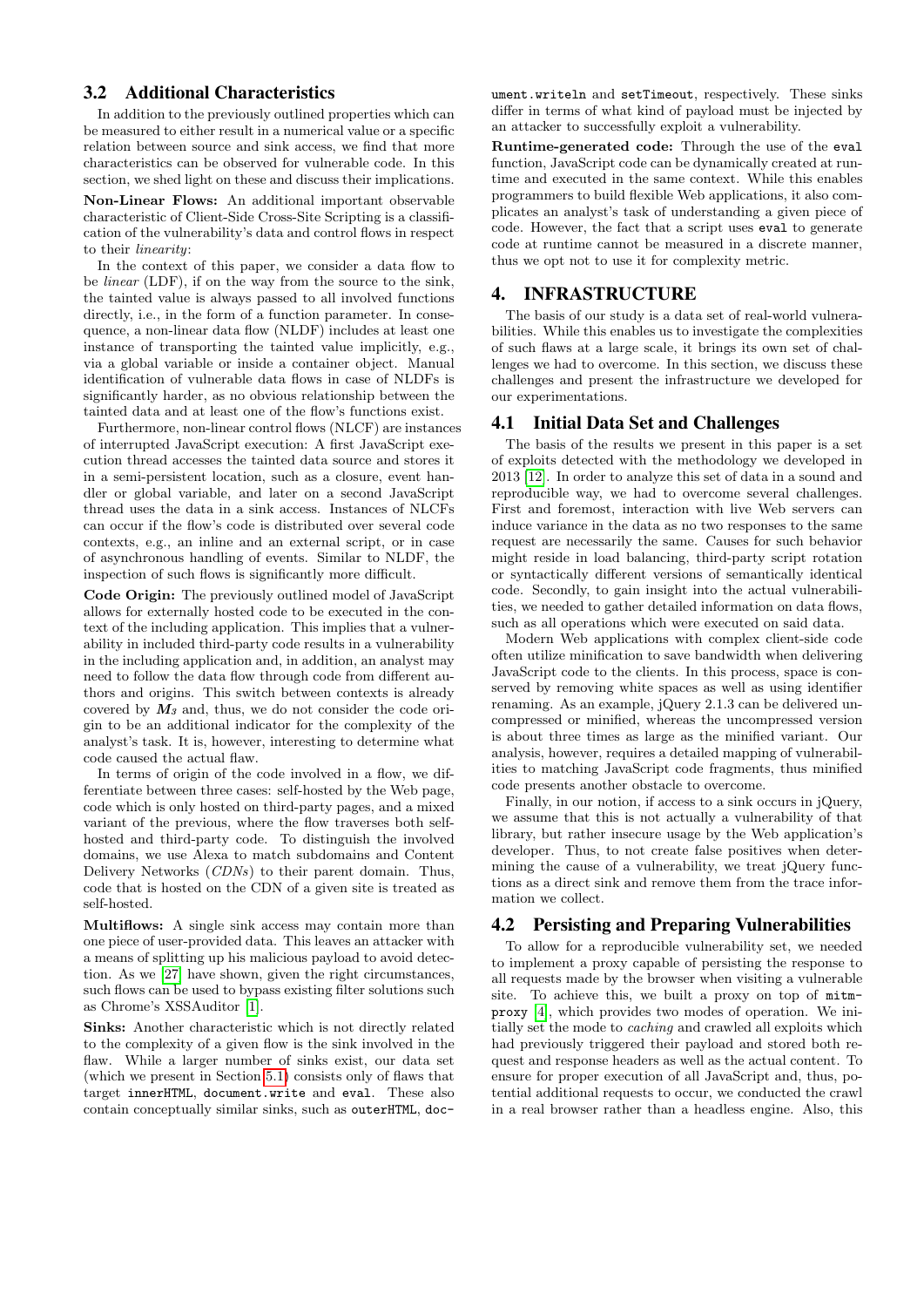allowed us to send an additional header from the browser to the proxy, indicating what kind of resource was being requested (e.g., HTML documents, JavaScript or images), as content type detection is inherently unreliable [\[13\]](#page-11-5).

As previously discussed, our analysis requires precise information on the statements that are executed. In order to ensure that a mapping between all operations which are involved in the flow of data and their corresponding source line can be achieved, we need all JavaScript to be beautified. Therefore, using the information provided by the browsing engine regarding the requested type of content, we first determine the cached files which were referenced as external JavaScript. We use the beautification engine js-beautify to ensure that the code is well-formatted and each line consists only of a single JavaScript statement [\[6\]](#page-11-6). Subsequently, we parse all HTML on disk, beautifying each script block contained in the files and finally, save the files back to disk.

We now switch the operation mode to *replay*, i.e., all responses are served from disk and not from the original server. To do so, the proxy simply queries its database for a matching URL and returns the content from disk, while attaching the response headers as originally retrieved from the remote server. Some requests that are conducted at runtime by JavaScript (such as jQuery XmlHttpRequest with the JSONP option) carry a nonce in the URL to avoid a cached response [\[28\]](#page-11-7). Therefore, if the proxy cannot find the requested URL in its database, it employs a fuzzy matching scheme which uses normalized URLs to determine the correct file to return. Since our initial tests showed that nonces in all cases consisted only of numbers, we normalize each URL by simply replacing each number in the URL with a fixed value. As we had a ground truth of vulnerable sites, we were able to verify that our proxy would correctly replay all vulnerabilities. This might, however, not be true for random sites and would then warrant further testing.

## <span id="page-4-1"></span>4.3 Taint-Aware Firefox Engine

Our analysis methodology relies on a dynamic analysis of real-world vulnerable JavaScript. Naturally, this requires the execution of the vulnerable code and the collection of corresponding trace information. Although taint-aware engines, such as DOMinator [\[7\]](#page-11-8), exist, we opted to implement our own engine specifically tailored to fit the needs of our study. To ensure a fine-grained analysis of vulnerable flows from sources to sinks, we patched the open-source Web browser Firefox. The browser was enhanced to track data originating from sources, across all processing steps in the SpiderMonkey JavaScript engine as well as the Gecko rendering engine, and into sinks.

Our previous work relied on numerical identifiers in shadow data to mark a part of a string as originating from a specific user-provided source [\[12\]](#page-11-3). This, however, only allowed for tracking of basic source and encoding information. Our study aims at gathering additional insight into the inner workings of data flows, therefore a more elaborate approach must be taken to ensure that all necessary information can be stored. More precisely, for each vulnerable data flow we want to capture exact, step-by-step operations which impacted the tainted data or provide additional knowledge relevant to interpret the data flow. This includes access to source, calls to both built-in and user-defined functions which operate on a tainted string, as well as stack traces for each operation to allow for execution context analysis.

<span id="page-4-0"></span>

Figure 2: In-Memory representation of taint information

To match these requirements and keep the performance impact as low as possible, we designed a scheme for efficiently tracking data flows while allowing to record all the relevant flow information and also enable propagation between strings. During execution, a tree-like memory structure is built consisting of nodes representing the operations, which are annotated using the context information present when executing the operation. Edges between the nodes represent execution order and dependency: child operations are executed after their parents and consume the output of them. For each tainted substring, string objects contain references to these nodes, thereby implicitly expressing the complete history of the tainted slices. Following the ancestors of a taint node allows to recreate the chain of operations that led to the current tainted string - beginning with the source access. Derived strings copy the references and add their taint information to the tree, keeping the existing information for the old strings intact.

Figure [2](#page-4-0) shows a graphical representation of this memory model. The sink access is depicted at the lower part of the figure; the shown string was written to the sink document.write. To reconstruct all operations which eventually led to the tainted string being written to the document, we traverse upwards, detecting that the final string was the result of a concatenation of an untainted part (depicted in normal font weight) with the the output of another concatenation operation (1). This operation put together two additional strings, consisting of an untainted part and a tainted string (shown in bold, (2)). In order to extract the source of said tainted data, we traverse up the tree once more to find that it originated from location.href (3). Similarly, the data structure can be traversed for sink accesses with multiple pieces of tainted data.

As our study is based on data derived from previous work which used a patched variant of Chromium to detect and exploit flows, we expect these vulnerabilities to be at least partially dependent on Chromium's encoding behavior with respect to the URL, and more important, the URL fragment, which is  $-$  in contrast to Firefox  $-$  not automatically encoded. Therefore, we opted to align our browsing engine's encoding behavior with that of Chromium, i.e., by not automatically encoding the fragment.

#### 4.4 Post-Processing

Before the raw data gathered by our engine can be analyzed, it needs to processed to ensure a correct analysis. In the following, we illustrate these post-processing steps.

Identifying Vulnerable Flows: Only a fraction of all flows which occur during the execution of a Web application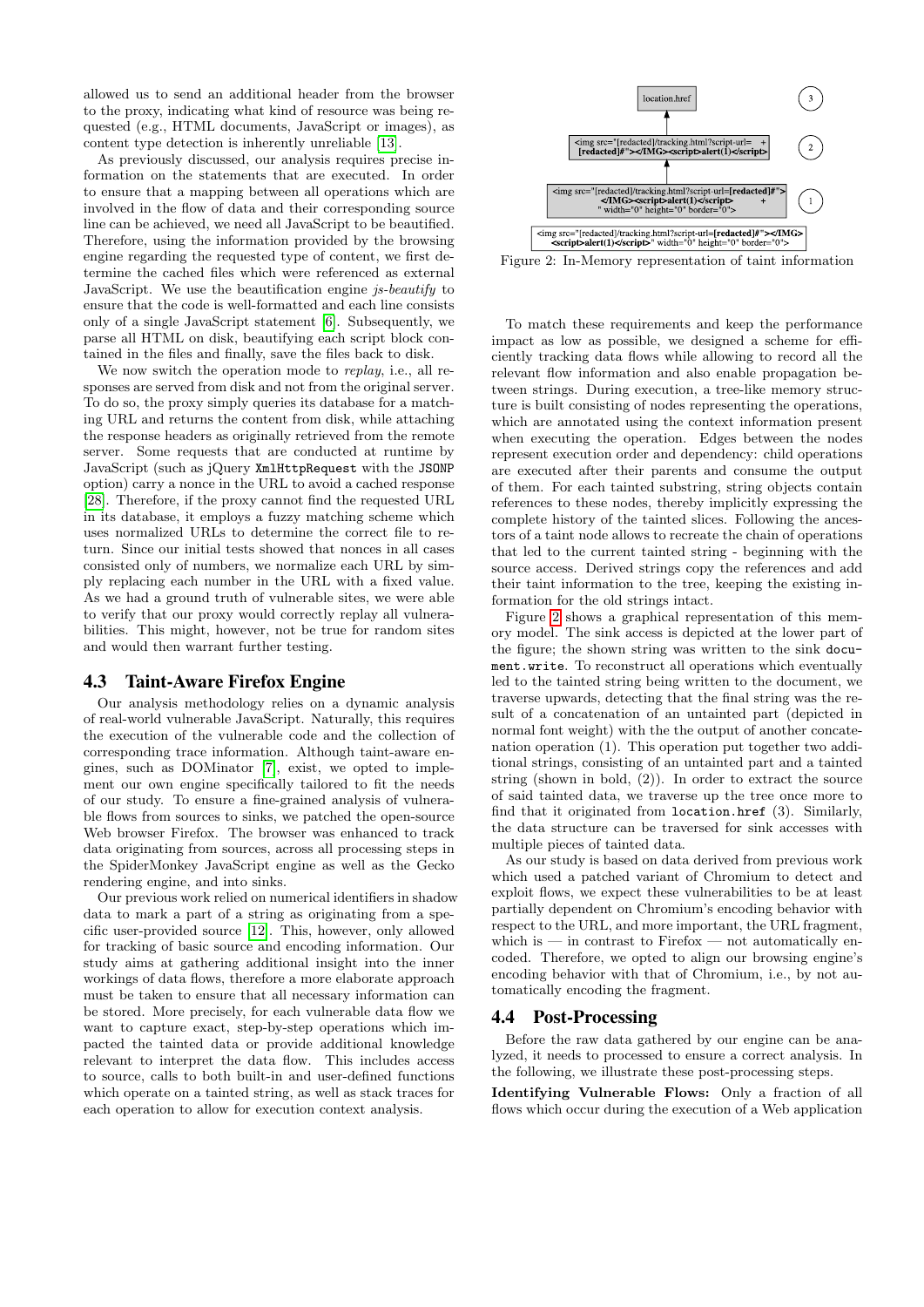are vulnerable. Our browsing engine collects all flows which occur and sends them to our backend for storage. Thus, before an analysis can be conducted, we need to identify the actual vulnerable flows. We therefore discard all flows which do not end in document.write, innerHTML or eval. Next, we determine if our payload was completely contained in the string which was passed to the sink, i.e., we ensure that the data only contains actual exploitable flows.

jQuery Detection and Removal: One of the most commonly used libraries in many Web applications is jQuery [\[2,](#page-11-9) [29\]](#page-11-10). It provides programmers with easy access to functionality in the DOM, such as a wrapper to innerHTML of any element. When analyzing the reports gathered from our taint-aware browsing engine, the calls to such wrapper functions increase the number of functions traversed by a flow, increasing the perceived complexity. This, however, is not true since the vulnerability was introduced by using jQuery in an insecure manner, not jQuery itself. Therefore, we select to filter jQuery functions and use them as sinks, i.e., the html and append functions of jQuery are treated like an assignment to an element's innerHTML property.

We therefore implemented a detection mechanism to pinpoint which functions were provided by jQuery. The flowchart in Figure [3](#page-5-2) shows this process. Initially, we iterate over all entries in the stack traces collected by our taint-aware browser and determine the file in which each line is contained. We then check the hash sum of that file against known jQuery variants (1). If no hash match is found, we utilize the methodology used by Retire.js [\[18\]](#page-11-11) to detect whether jQuery is contained in that file at all (2). If this step indicates that the file contains jQuery, we proceed to gathering script statistics (such as the number of strings, identifiers and functions) and comparing them to known versions of jQuery, to assess whether the script solely consists of jQuery (3). If this does not produce a conclusive match, we resort to a full-text search of the line of code in a database of all lines of all known versions of jQuery (4). If no match is found, we mark the generated report for later manual analysis. This happens when Web site owners use custom packers, rendering full-text search infeasible. If any of these checks indicate that the analyzed stack entry points to code located within jQuery, we remove said entry from our trace both at the bottom and the top of the stack. This allows to remove artefacts from sink-like operations such as html and jQuery-enabled uses of events.

Stack Gap Detection and Removal: After the jQuery detection finishes, we proceed to the next phase of postprocessing. Our taint-aware engine is able to record all calls to functions a tainted string is passed to. In some cases, however, an indirect data flow occurs, i.e., the string is not passed to a function but rather written to a global variable. If another function then accesses the tainted data, the accessing operation is logged; nevertheless, the actual call to said function is missing, although an analyst has to follow this call in his analysis. To allow for a correct value for metric  $M_2$ , we close this *stack gap* by inserting virtual function calls into the trace.

**Operation Fusing:** As discussed in Section [3.1,](#page-1-2)  $M_1$  measures the number of operations which were conducted on tainted data. In terms of understanding a vulnerability, several concatenations on a single line do not complicate the

<span id="page-5-2"></span>

Figure 3: Flowchart for jQuery detection process

analysis; therefore, all consecutive concat operations on the same source code line are fused to form a single operation.

#### 4.5 Overall Infrastructure

An overview of our complete infrastructure is depicted in Figure [4.](#page-6-0) Initially, all responses to requests, which were conducted when verifying the exploits, are stored into a cache database (1). Afterwards, we beautify all HTML and Java-Script files and store them alongside the cache (2). In the next step, our taint-aware Firefox browsing engine visits the cached entries, while the proxy serves beautified version of HTML and JavaScript files as well as unmodified versions of all other files, such as images (3). The engine then collects trace information on all data flows that occur during the execution of the page and sends it to a central backend for storage (4). After the data for all URLs under investigation has been collected, the data is post-processed (5) and can then be analyzed (6).

## <span id="page-5-0"></span>5. EMPIRICAL STUDY

In this section, we outline the execution of our study as well as the results. We then present classification boundaries for the metrics discussed in Section [3.1](#page-1-2) and describe the results of that classification.

## <span id="page-5-1"></span>5.1 Data Set and Study Execution

After having an infrastructure that allowed for persisting and thus consistently reproducing vulnerabilities, we took a set of known vulnerabilities derived by our methodology presented in 2013 [\[12\]](#page-11-3). In total, this set consisted of 1,146 URLs in the Alexa Top 10k which contained at least one verified vulnerability, i.e., a crafted URL which would trigger our JavaScript to execute in the vulnerable document. After persisting and beautifying the vulnerable code, we crawled the URLs with our taint-enhanced Firefox, collecting a total of 3,080 distinct trace reports, whereas a trace report corresponds to one access to sink, potentially consisting of more than one flow. Out of these reports, only 1,273 could be attributed to actual vulnerabilities; the rest of the sink accesses either occurred with sanitized data or involved sinks which are not directly exploitable (such as document.cookie).

As discussed in Section [3.1,](#page-1-2) a single sink access may use data from several sources. In total, we found that the 1,273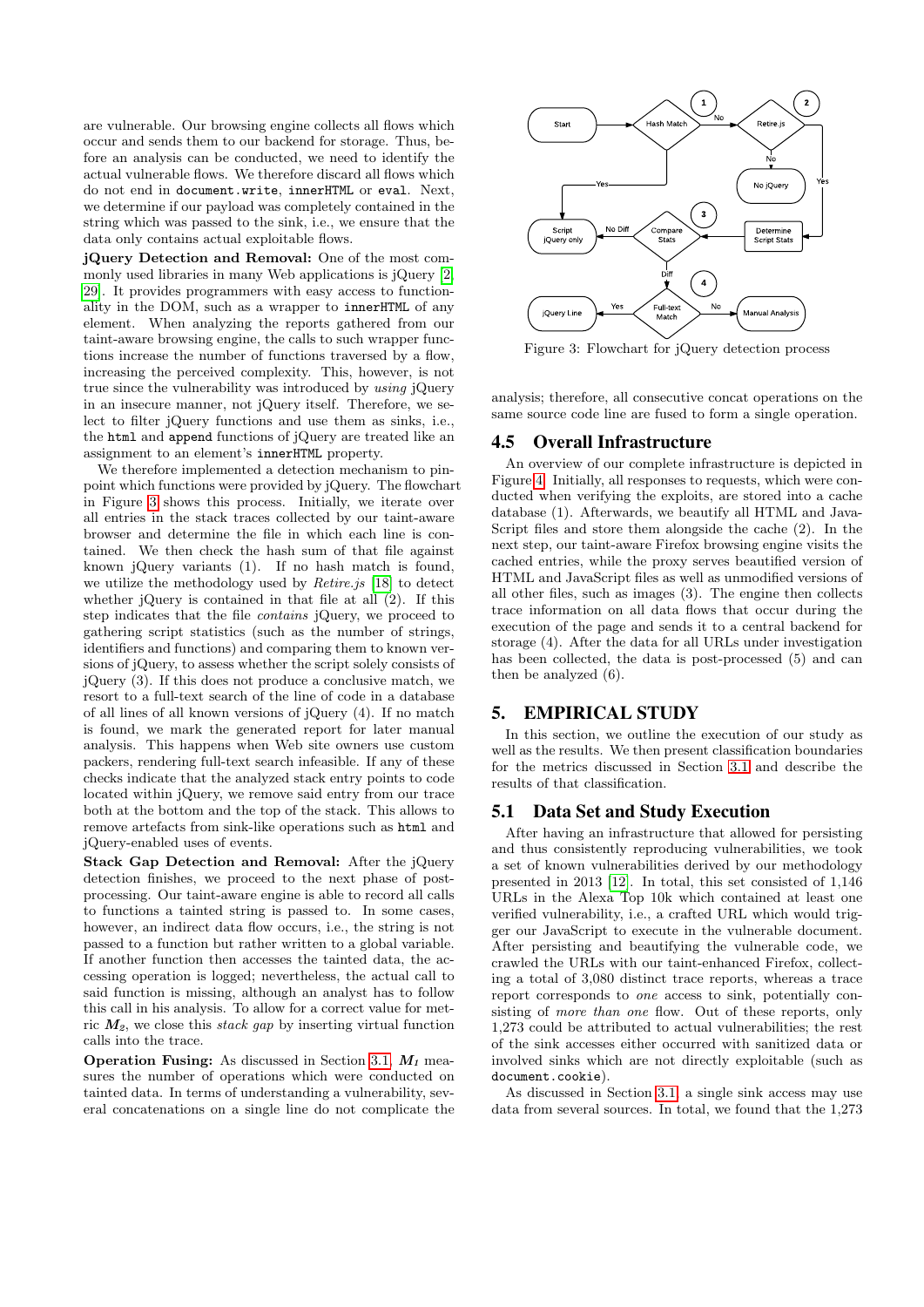<span id="page-6-0"></span>

Figure 4: Overview of our analysis infrastructure

traces our engine gathered consisted of 2,128 pieces of data, whereas the maximum number of involved sources was 35. Note, that in this case data from a single source was used multiple times.

#### 5.2 Result Overview

In this section, we present an overview of the results from our study. The presented data in then analyzed in further detail in Section [5.4.](#page-7-0)

 $M_1$  Number of string-accessing operations: Figure [5](#page-6-1) shows the distribution of the number of string-accessing operations in relation to the number of vulnerabilities we encountered. Out of the 1,273 vulnerable flows in our data set, we find that 1,040 only have less than 10 operations (including source and sink access). The longest sequence of operations had a total length of 291, consisting mostly of regular expression checks for specific values.

 $M_2$  Number of involved functions: Apart from the number of contexts, we also studied the number of functions that were involved in a particular flow. We found that 579 flows only traversed a single function, i.e., no function was called between source and sink access. In total, 1,117 flows crossed five or less functions. In the most complex case, 31 functions were involved in operations that either accessed or modified the data. The distribution is shown in Figure [6.](#page-6-2)

 $M_3$  Number of involved contexts: Out of the 1,273 vulnerabilities we analyzed, the exploitable flow was contained within one context in 782 cases, and 25 flows traversed more than three contexts (with the maximum number of contexts being six). Figure [7](#page-6-3) shows this, highlighting that more than 90% of the flaws were spread across one or two contexts.

 $M_4$  Locality of source and sink access: For all vulnerabilities which were contained either in one single external file or inside the same HTML document, we determined the lines of code between the two operations. Out of the 1,150 reports that matched this criterion, the contained vulnerability was located on a single line in 349 cases, and within ten lines of code 694 times. In contrast, 40 vulnerabilities had a distance of over 500 lines of code between source and sink

<span id="page-6-1"></span>

Figure 5: Histogram for  $M_1$  (string-accessing ops)

<span id="page-6-2"></span>![](_page_6_Figure_11.jpeg)

Figure 6: Histogram for  $M_2$  (number of functions)

<span id="page-6-3"></span>![](_page_6_Figure_13.jpeg)

Figure 7: Histogram for  $M_3$  (number of contexts)

access. In the most complex case, the access to the source occurred 6,831 lines before the sink access. The distribution of this metric is shown in Figure [8.](#page-6-4)

 $M<sub>5</sub>$  Relation between source and sink: In our analysis, we found that the most common scenario was  $\mathbf{R}_1$ , which applied to a total of 914 flows. Second to this, in 180 cases, the source was an ancestor of the sink  $(R_2)$ , whereas this relation was reversed 71 times  $(R_3)$ . Source and sink shared a common ancestor in 49 flows  $(R_4)$  and finally, there was no relation between source and sink in 59 traces  $(R_5)$ .

#### 5.3 Additional Characteristics

In addition to the proposed metrics, several additional characteristics can be observed for our data set of vulnerabilities, which we outline in the following.

<span id="page-6-4"></span>![](_page_6_Figure_19.jpeg)

Figure 8: Histogram for  $M_4$  (Code locality)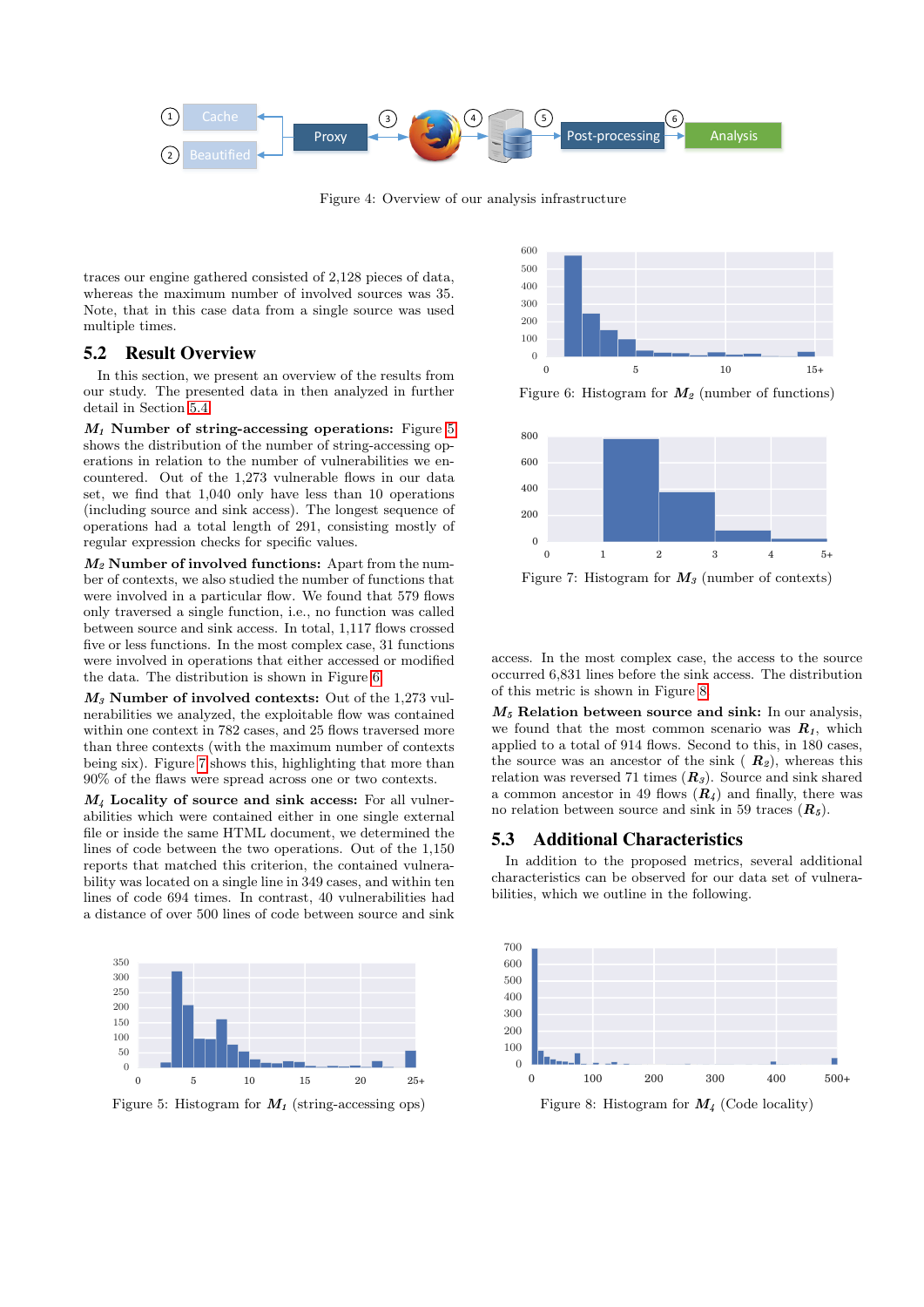As we discussed beforehand, both code and data flows may occur in a non-linear manner. Table [1](#page-7-1) shows the distribution of this feature in our data set. Note, that a linear data flow cannot occur with a non-linear control flow, since this implies no relation between source and sink accessing operations. We observe that 59 cases, which are also matched by  $R_5$ , both data and control flow are non-linear. In addition, we found that in 98 of the vulnerable flows, a non-linear data flow occured, i.e., the data was not passed as a parameter to all functions it traversed.

In terms of code origin, our analysis revealed interesting results. While the biggest fraction, namely 835 vulnerabilities, was caused purely by self-hosted code, we found that 273 flaws were contained exclusively in third-party scripts, leaving the Web page exposed to a Cross-Site Scripting flaw to no fault of its developer. The remaining 165 flaws occurred in a combination of self-hosted and third-party code.

An attacker may leverage a single sink access which contains more than one attacker-controllable piece of data to circumvent popular Cross-Site Scripting filters [\[27\]](#page-11-1). Therefore, an additional characteristic is whether a flaw constitutes a multiflow, which we discovered in 344 of the exploited Web pages.

Although the sink in which the vulnerable flow of data ended is not directly related to the complexity of the vulnerability itself, it is relevant for remedies, as different filtering steps must be taken depending on the type of sink. In our study, we found that 732 exploitable flows ended in document.write, 495 in innerHTML and remaining 46 in eval and its derivatives.

In addition to eval being a sink, we also observed flows in which it was used to generate code, which was ultimately responsible for a flow, at runtime. In total, only eleven of such cases were contained in our data, while the most common scenario was deobfuscation of code at runtime, e.g., by base64-decoding it.

#### <span id="page-7-0"></span>5.4 Analysis

In Section [3.1,](#page-1-2) we defined a set of metrics to measure the complexity of a vulnerable flow, which we then applied to a set of real-world vulnerabilities in our study. To better quantify the complexity of a flaw, we need to translate the numeric values derived by our metrics into a classifying scheme. In the following, we introduce the classification boundaries for these measures; based on these boundaries, we then classify each of the vulnerable flows in our data set to either have a low, medium or high complexity with respect to each metric. Finally, we combine the classification results and highlight the necessity for a multi-dimensional classification scheme.

<span id="page-7-1"></span>Classification Scheme: Based on the gathered data of all metrics, we derive the 80th and 95th percentiles, i.e.,

LCF NLCF Sum  $LDF$  1,116  $-1,116$ NLDF 98 59 157 Sum 1,214 59 1,273 Table 1: Data and code flow matrix

<span id="page-7-2"></span>![](_page_7_Figure_9.jpeg)

<span id="page-7-3"></span>Figure 9: Cumulative Sum for  $M_1$  (string-accessing ops)

![](_page_7_Figure_11.jpeg)

Figure 10: Cumulative Sum for  $M_2$  (number of functions)

derive the numbers for which at least 80% and 95% of all vulnerable flows have a lower metric value, respectively. For  $M_1$  and  $M_2$ , the cumulative sums are depicted in Figures [9](#page-7-2) and [10,](#page-7-3) highlighting also both the percentiles. Although metric  $M_5$ , which denotes the relation of source and sink accessing operations, does not return a numerical value, the perceived complexity rises with the identifier, i.e.,  $\mathbf{R}_2$  is more complex than  $R_1$  and so on and so forth. For this metric, more than 80% of the flows were contained in the relation classes  $\mathbf{R}_1$  and  $\mathbf{R}_2$  and less than 5% of the flows were made up out of flows which had no relation between source and  $\sin k(R_5)$ .

We use the resulting percentiles as cut-off points for our complexity metric classification. Therefore, we set boundaries for all of our metrics accordingly (as depicted in Ta-ble [2\)](#page-7-4), such that any value maps to either a low  $(LC)$ , medium  $(MC)$  or high  $(HC)$  complexity. We calculate the overall complexity of a flaw from the single highest rating by any metric; this appeals naturally to the fact that a vulnerable flow is already hard to understand if it is complex in just a single dimension.

Classification Results: Based on our classification scheme, we categorize each of the flaws in our data set to a complexity class. The results of this classification scheme are depicted in Table [3,](#page-8-1) where  $C_{MX}$  denotes the results for  $M_X$ . Although the boundaries were derived from the 80th and 95th percentile, the results (especially for  $M_2$ ) are not evenly distributed. This stems from the fact that the boundaries are a fixed value which denotes that at least 80% or 95% of

<span id="page-7-4"></span>

|                | LC                                  | $_{\mathrm{MC}}$                                | HС           |
|----------------|-------------------------------------|-------------------------------------------------|--------------|
| $M_1$          | $\leq 9$                            | $\leq 22$                                       | >22          |
| $M_{\rm \ell}$ | $\leq 4$                            | $\leq 10$                                       | >10          |
| $M_{\tiny 3}$  | $\leq 2$                            | 3                                               | ${>}3$       |
| $M_{\rm \ell}$ | < 75                                | < 394                                           | >394         |
| $\,M_{5}$      | $\bm{R_1},~\bm{R_2}$                | $\bm{R}_{\bm{\beta}},~\bm{R}_{\bm{\varLambda}}$ | $\bm{R}_{5}$ |
| <del>. .</del> | $\cdot$ $\circ$<br>$\sim$<br>$\sim$ |                                                 |              |

Table 2: Classification boundaries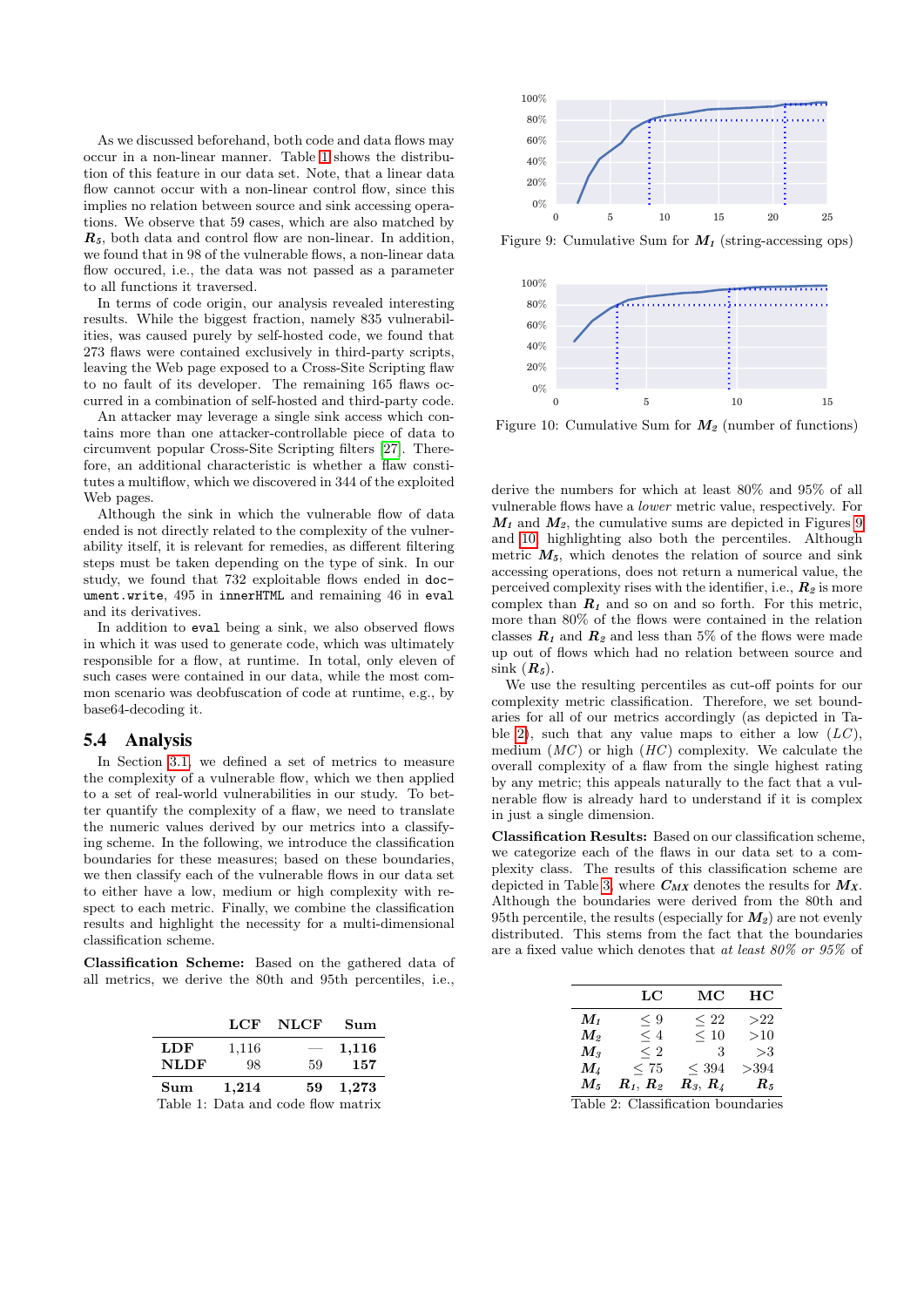<span id="page-8-1"></span>

|          | LC    | MС    | HС    |
|----------|-------|-------|-------|
| $C_{M1}$ | 1,079 | 134   | 60    |
| $C_{M2}$ | 1,161 | 85    | 27    |
| $C_{M3}$ | 1,035 | 178   | 60    |
| $C_{M4}$ | 920   | 179   | 51    |
| $C_{M5}$ | 1,094 | 120   | 59    |
| Combined | 813   | 261   | 199   |
|          | 63.9% | 20.5% | 15.6% |

Table 3: Classification by applied metrics

the flows had a lower ranking, not necessarily exactly that number. Note also that  $M_4$  can only be applied to subset of 1.150 of the flows in our data set, as only in these cases source and sink access were contained within the same file.

By design, each of our metrics assigns at least 80% of the flaws to lowest complexity class. The results of the combination of all metrics is also shown in Table [3:](#page-8-1) we observe that in combining the result, less than two thirds of the flows are categorized as having an overall low complexity, i.e., that for each metric their value was below the 80th percentile. This highlights the fact that while a flow might be simple in terms of a single metric, flows are actually more complex if all metrics are evaluated, putting emphasis on the different proposed metrics.

### 5.5 Summary of Our Findings

In summary, by grouping the results from each of the metrics, separated by the 80th and 95th percentile, and combining the resulting classifications into either low, medium or high complexity, about two thirds of our data set is still labeled as having a low complexity, whereas 20% and 15% of the flows are labeled as having a medium or high complexity, respectively. This shows that taking into account only a single metric is not sufficient to ascertain the complexity of a vulnerability, but that rather all dimensions must be analyzed. Given the large fraction of simple flows, which consist of at most nine operations on the tainted data (including source and sink access) and span no more than two contexts, we ascertain that Client-Side Cross-Site Scripting is often caused by developers who are unaware of the risks and pitfalls of using attacker-controllable data in an unfiltered manner.

Although the fraction of straight-forward vulnerabilities is very high, the unawareness of developers is only one root cause of Client-Side Cross-Site Scripting. As this section has shown, developers may also be overwhelmed by the sheer amount code they have to understand, potentially passing first- and third-party code on the way. In addition, we found 273 cases in which the vulnerability was contained strictly inside third-party code and, thus, the developer of the then vulnerable application was not at fault.

## 5.6 Comparison to Randomly-Sampled Flows

From our data set, we gathered a large number of flows which appeared to be vulnerable, but did not trigger our payload. We can, however, not state with certainty that these flows were indeed secure. For instance, the applied filtering might be incomplete, a condition that is not covered by our exploit generator. Therefore, to put the results of our study into perspective, we randomly sampled 1.273 flows

<span id="page-8-2"></span>

|                               | 80th            | 95th                     | 100th  |
|-------------------------------|-----------------|--------------------------|--------|
| $M_1$                         | $\leq 20$       | $\leq 44$                | >44    |
| $\boldsymbol{M_2}$            | $\leq 9$        | < 19                     | >19    |
| $M_{\rm\scriptscriptstyle 3}$ | $\leq 2$        | 3                        | >3     |
| $M_{\lambda}$                 | < 189           | < 1,208                  | >1,208 |
| $M_{\rm 5}$                   | $R_1, R_2, R_3$ | $\boldsymbol{R}_\lambda$ | $R_5$  |

Table 4: Percentiles for randomly-sampled flows

from an attacker-controllable sink to a direct execution sink. Table [4](#page-8-2) shows the results for the percentiles of these flows. Interestingly, the percentile values are higher for each of the metrics compared to vulnerable flows. This shows that the complexity of such flows alone can not be the causing factor for the widespread occurrence of client-side XSS.

## <span id="page-8-0"></span>6. ADDITIONAL INSIGHTS

Our analysis so far uncovered that the biggest fraction of vulnerabilities are caused by programming errors which, according to the results of our metrics, should be easy to spot and correct. We conducted a more detailed analysis into several low complexity flaws as well as those flaws which were ranked as having a high complexity and found a number of interesting cases, which shed additional light on the issues that cause client-side XSS. Therefore, in the following, we highlight four different insights we gained in our analysis.

## 6.1 Involving Third Parties

In our analysis, we found that vulnerabilities were also caused when involving code from third parties, either because first- and third-party code were incompatible or because a vulnerable library introduced a flaw.

Incompatible First- and Third-Party Code: A more complex vulnerability, which was rated as being of medium complexity for  $M_3$  and high complexity by  $M_5$ , utilized meta tags as a temporary sink/source. Listing [2](#page-8-3) shows the code, which extracts the URL fragment and stores it into a newly created meta element called keywords. Since this code was found in an inline script, we believe that it was put there with intend by the page's programmer.

```
var parts = window.location.href.split("#");
if (parts.length > 1) {
  var kw = decodeURIComponent(parts.pop());
  var meta = document.createElement('meta');
  meta.setAttribute('name', 'keywords');
  meta.setAttribute('content', kw);
  document.head.appendChild(meta);
}
```
Listing 2: Creating meta tags using JavaScript

This page also included a third-party script, which for the most part consisted of the code shown in Listing [3.](#page-9-0) This code extracts data from the meta tag and uses it to construct a URL to advertisement. In this case, however, this data is attacker-controllable (originating from the URL fragment) and thus this constitutes a client-side XSS vulnerability. This code is an example for a vulnerability which is caused by the combination of two independent snippets, highlighting the fact that the combined use of own and third-party code can significantly increase complexity and the potential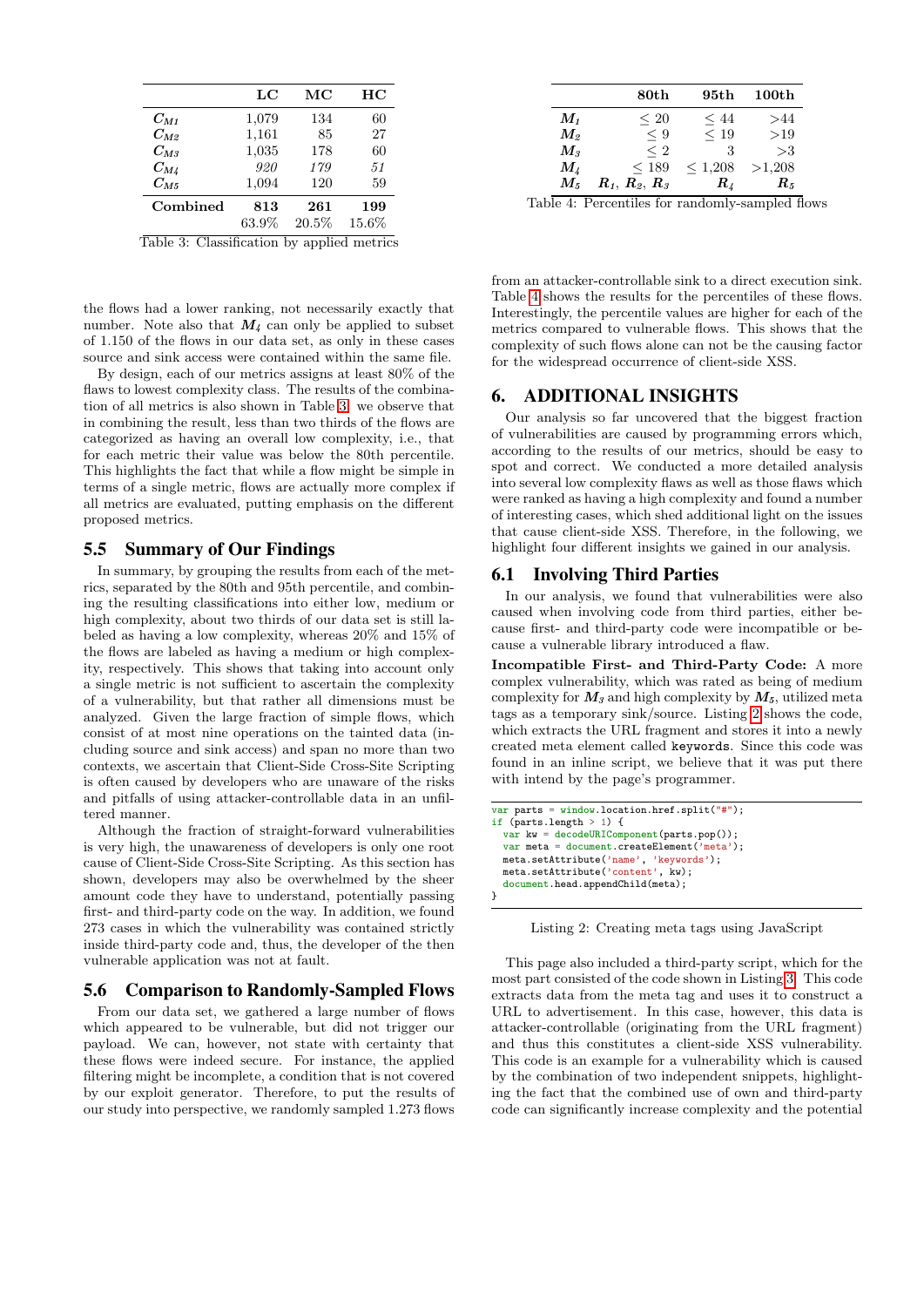for an exploitable data flow. In this concrete case, the Web application's programmer wanted to utilize the dynamic nature of the DOM to generate keywords from user input, while the third-party code provider reckoned that meta tags would only be controllable by the site owner.

<span id="page-9-0"></span>

| function getKwds() {                                       |
|------------------------------------------------------------|
| $var$ th_metadata = document.getElementsByTagName("meta"); |
| $\cdot$ $\cdot$ $\cdot$                                    |
|                                                            |
| $var$ kwds = getKwds();                                    |
| $document.write('ifreme src="kloc=' + kwds + ''>(if$       |

Listing 3: Third-party code extracting previously set meta tags

Vulnerable Libraries: An example for a vulnerability which was rated as being of low complexity is related to a vulnerable version of jQuery. The popular library jQuery provides a programmer with the \$ selector to ease the access to a number of functions inside jQuery, such as the selection by id (using the  $\#$  tag) as well as the generation of a new element in the DOM when passing HTML content to it. Up until version 1.9.0b1 of jQuery, this selector was vulnerable to client-side XSS attacks [\[10\]](#page-11-12), if attacker-controllable content was passed to the function—even if a  $\#$  tag was hardcoded in at the beginning of that string. Listing [4](#page-9-1) shows an example of such a scenario, where the intended use case is to call the fadeIn function for a section whose name is provided via the hash. This flaw could be exploited by an attacker by simply putting his payload into the hash.

<span id="page-9-1"></span>

|  | $var$ section = location.href.slice(1):          |
|--|--------------------------------------------------|
|  | $$(\n"#" + section + "section") \cdot fadeIn():$ |

Listing 4: Vulnerable code if used with jQuery before 1.9.0b1

In our study, we found that 25 vulnerabilities were caused by this bug, although the vulnerability had been fixed for over three years at time of writing this paper. In total, we discovered that 472 of the exploited Web pages contained outdated and vulnerable versions of jQuery, albeit only a fraction contained calls to the vulnerable functions. jQuery was accompanied by a number of vulnerable plugins, such as jquery-ui-autocomplete (92 times). Second to jQuery came the YUI library, of which vulnerable versions were included in 39 exploited documents. This highlights that programmers should regularly check third-party libraries for security updates or only include the latest version of the library into their pages.

#### 6.2 Erroneous Patterns

Apart from the involvement of third-party code which caused vulnerabilities, we found two additional patterns that highlight issues related to client-side XSS, namely the improper usage of browser-provided APIs and the explicit decoding of user-provided data.

Improper API Usage: In our data set, we found a vulnerability in the snippet shown in Listing [5,](#page-9-2) which was assigned the lowest complexity score by any of our metrics. In this case, the user-provided data is passed to the outlined function, which apparently aims at removing all script tags inside this data. The author of this snippet, however, made a grave error. Even though the newly created div element is not yet attached to the DOM, assigning innerHTML will invoke the HTML parser. While any script tag is not executed when passed to innerHTML [\[9\]](#page-11-13), the attacker can pass a payload containing an img with an error handler [\[15\]](#page-11-14). The HTML parser will subsequently try to download the referenced image and in the case of a failure, will execute the attacker-provided JavaScript code. While the effort by the programmer is commendable, this filtering function ended up being a vulnerability by itself. Next to this flaw, we found examples of the improper use of built-in functions, such as parseInt and replace.

```
function escapeHtml(s) {<br>var div = document.createElement('div');
  div.innerHTML = s;
  var scripts = div.getElementsByTagName('script');
  for (var i = 0; i < scripts.length; i \neq i) {
    scripts[i].parentNode.removeChild(scripts[i]);
  }
  return div.innerHtml;
};
```
Listing 5: Improper use of innerHTML for sanitization

Explicit Decoding of Otherwise Safe Data: As outlined in Section [4.3,](#page-4-1) the automatic encoding behavior of data retrieved from the document.location source varies between browsers: Firefox will automatically escape all components of the URL, while Chrome does not encode the fragment, and IE does not encode any parts of the URL. In consequence, some insecure data flows may not be exploitable in all browsers, with Firefox being the least susceptible of the three, thanks to its automatic encoding.

The data set underlying our study was validated to be exploitable if Chrome's escaping behavior is present, which leaves the fragment portion of the URL unaltered. Nevertheless, we wanted to investigate how many vulnerabilities would actually work in any browser, i.e., in how many cases data was intentionally decoded before use in a securitysensitive sink. Using an unmodified version of Firefox, we crawled the persisted vulnerabilities again and found that 109 URLs still triggered our payload. This highlights the fact that programmers are aware of such automatic encoding, but simply decode user-provided data for convenience without being aware of the security implications.

## 6.3 Summary of Our Insights

In summary, we find that although a large fraction of all vulnerabilities are proverbial facepalms, developers are often confronted with additional obstacles even in cases, where the complexity is relatively low. In our work, we have found evidence for faults which are not necessarily to blame on the developer of the vulnerable Web application, but rather are either a combination of incompatible first- and third-party code or even caused completely by third-party libraries. This paradigm is enabled by the Web's programming model, which allows for third-party code to be included in a Web page, gaining full access to that page's DOM.

In addition, we have found patterns of mistakes, which are caused by developers due to their misunderstanding of browser-provided APIs or even the explicit decoding of userprovided data to allow for a convenient use of such data.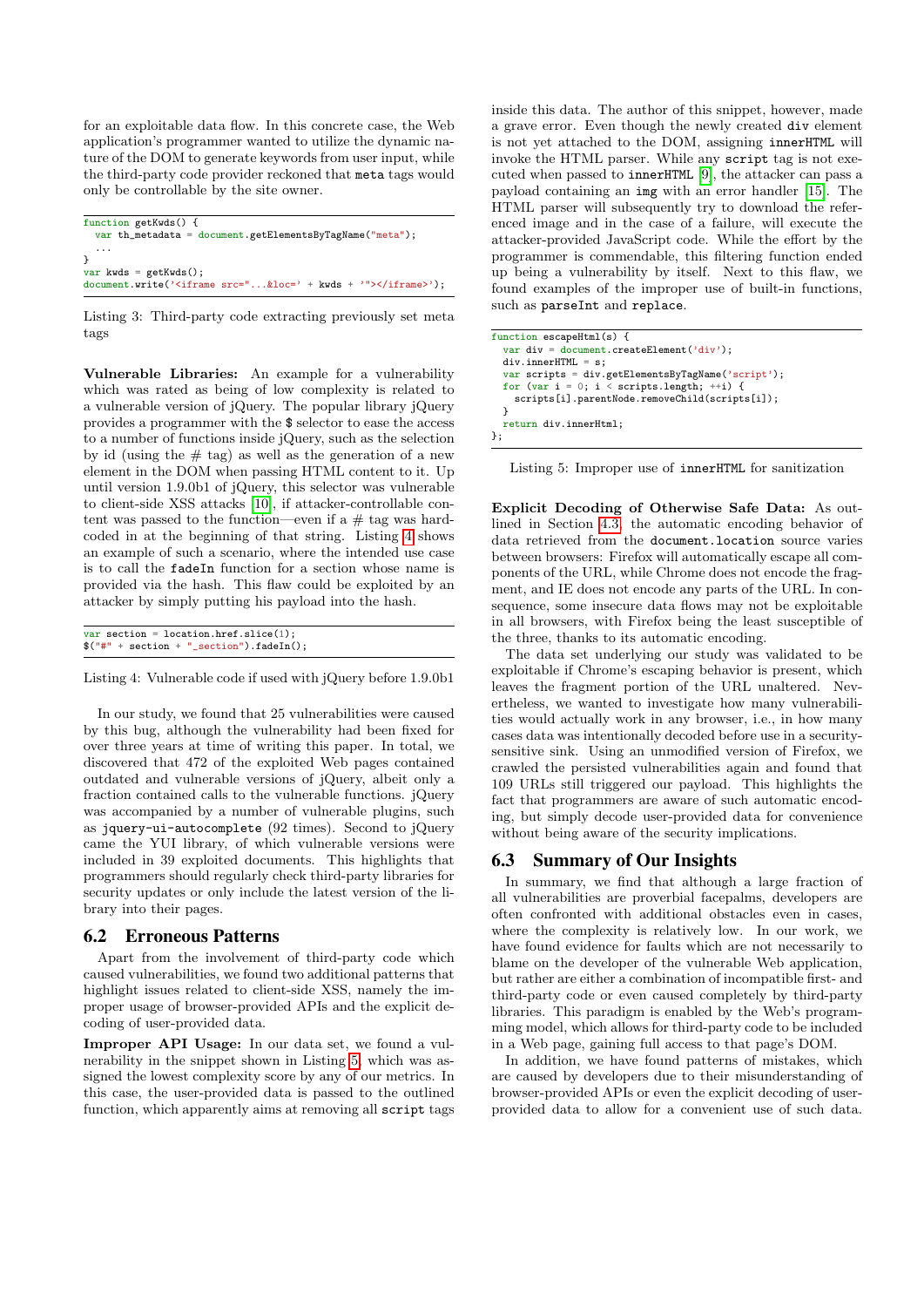Apart from the example shown here, we have found additional misguided attempts at securing applications, allowing an attacker to easily bypass these measures. This leads us to believe that even developers, who are aware of the potential pitfalls of using attacker-controllable data in their application, sometimes lack the knowledge of how to properly secure their application.

# 7. RELATED WORK

Client-Side Cross-Site Scripting: In 2005, Amit Klein coined the term of DOM-based XSS [\[11\]](#page-11-0). One of the first tools specifically designed to detect DOM-based XSS was DOMinator, which used taint-tracking to detect vulnerable flows [\[7\]](#page-11-8). We extended the concept, presenting an automated means of detecting and verifying client-side XSS vulnerabilities, finding that about 10% of the Top 10k Web pages carry at least one such vulnerability [\[12\]](#page-11-3). On top of this tainttracking engine, we built a taint-aware XSS filter aimed at thwarting client-side XSS [\[27\]](#page-11-1). Previous work by Saxena et al. has investigated so-called Client-Side Vulnerabilities, mainly aiming at the exploitation of client-side XSS flaws. Using "taint enhanced blackbox fuzzing", they were able to discover eleven previously unknown vulnerabilities on realworld Web pages [\[22\]](#page-11-15). In contrast to that, Criscione presented a brute-force blackbox testing approach [\[5\]](#page-11-16). To find bugs in complex JavaScript code, Saxena et al. developed a symbolic execution framework for JavaScript, which helped them to find two previously unknown vulnerabilities [\[21\]](#page-11-17).

JavaScript Analysis: Furthermore, attention has been given to JavaScript error sources in general. Two research groups presented empirical studies of JavaScript source code included in popular sites. Richards et al. investigated the general runtime behavior of JavaScript and concluded that the language is a "harsh terrain for static analysis", confirming our decision to use a dynamic approach [\[20\]](#page-11-18). Ocariza et al. categorized the different kinds of errors they encountered with specific test cases they created for the top 100 Web sites [\[17\]](#page-11-19). Although these sites were in a mature productive state, the same well-defined categories of errors were discovered frequently.

Richards et al. evaluated the use of eval in depth and came to the conclusion that up to 82% of all Web sites utilize the construct, often in a dangerous way. They did, however, find that replacing eval altogether is still unfeasible [\[19\]](#page-11-20). In 2011, Guarnieri et al. [\[8\]](#page-11-21) presented ACTARUS, which is capable of conducting taint-aware static analysis of JavaScript on real-world Web sites, finding over 500 vulnerabilities on eleven sites. Later, Meawad et al. developed the tool Evalorizer, aiming to assist programmers in the removal of unnecessary eval constructs [\[14\]](#page-11-22). As our work has shown, Web sites often incorporate cross-domain Java-Script code. In their work, Nikiforakis et al. investigated the trust relationships between web pages of the Alexa Top 10k sites [\[16\]](#page-11-23), demonstrating that sites often open themselves to attacks by including third-party content.

Vulnerability Analysis: Other research has focussed on more general vulnerability analysis. In 2008, Shin et al. conducted an analysis on how well code complexity metrics can be used to predict vulnerabilities in the Mozilla JavaScript Engine [\[26\]](#page-11-24). They conclude that while complexity metrics can be useful in finding flaws with a low false positive rate, they carry a high false negative rate. Besides complexity,

Shin et al. looked at code churn and developer activity metrics to determine indicators of vulnerabilities and were able to use them to "to prioritize inspection and testing effort" [\[25\]](#page-11-25). Complexity, coupling, and cohesion metrics with similar results have also been used to discover vulnerabilities statically by Chowdhury et al. [\[3\]](#page-11-26). Another approach, aiming at finding improper input validation was presented by Scholte et al. [\[23\]](#page-11-27), using automatic data type inferring for the validation functions. Doing so, they found that 65% of the (server-side) XSS flaws in their set were simple enough to be stopped by their approach, without causing any hassle for the developers, which coincides with the number of simple flows we discovered in our study.Static taint analysis has been used by Wassermann and Su to identify serverside XSS using a policy of allowed inputs based on the W3C recommendation [\[30\]](#page-11-28). Yamaguchi et al. have conducted additional work to identify new vulnerabilities using machine learning and a set of previously known vulnerabilities [\[31\]](#page-11-29) as well as based on Abstract Syntax Trees [\[32\]](#page-11-30).

To summarize, while previous research has focussed on the detection of client-side XSS, JavaScript security analysis and general vulnerability analysis, no prior work has investigated the underlying causes of client-side XSS flaws. Our work aims at closing this gap in previous research.

# 8. LIMITATIONS AND FUTURE WORK

The results of our analysis are naturally influenced by the methodology used to find the vulnerabilities. Most importantly, our method only finds vulnerabilities in code that is executed during a normal page visit. Hence, flows that are dependent on a certain condition (such as a specific URL parameter) cannot be detected. Since no ground truth in terms of all real-world client-side XSS vulnerabilities is known, we have no means of ascertaining whether such flaws are even more complex than the ones underlying our study. Extending the detection methodology with static analysis to discover more vulnerabilities is therefore a promising extension which could subsequently be transferred to our current work.

An interesting extension of our work is the application of code coverage metrics by instrumenting the cached Java-Script code [\[24\]](#page-11-31). This approach, however, has limitations of its own, as rewriting cannot be conducted on code which is dynamically generated at runtime using eval.

In addition, with the gathered data, we are able to investigate the usage of filtering functions on the Web, e.g., the regular expression used. Therefore, we believe the analysis of these deployed filters might shed light on improper use of such functions, especially as we have anecdotal evidence of improperly used regular expression filtering.

# 9. CONCLUSION

In this paper we investigated the root cause of client-side XSS, i.e., the underlying issues related to this class of XSS vulnerabilities. To do so, we throughly analyzed a set of 1,273 real-world vulnerabilities and classified them according to their complexity.

Our work shows that a large number of flaws are comparatively simple and, thus, most likely rooted in insufficient security awareness of the responsible developers. Based on the classification approach introduced in this paper, about two thirds of all examined vulnerabilities fall into this category. In contrast, about 15% of the discovered flaws have a